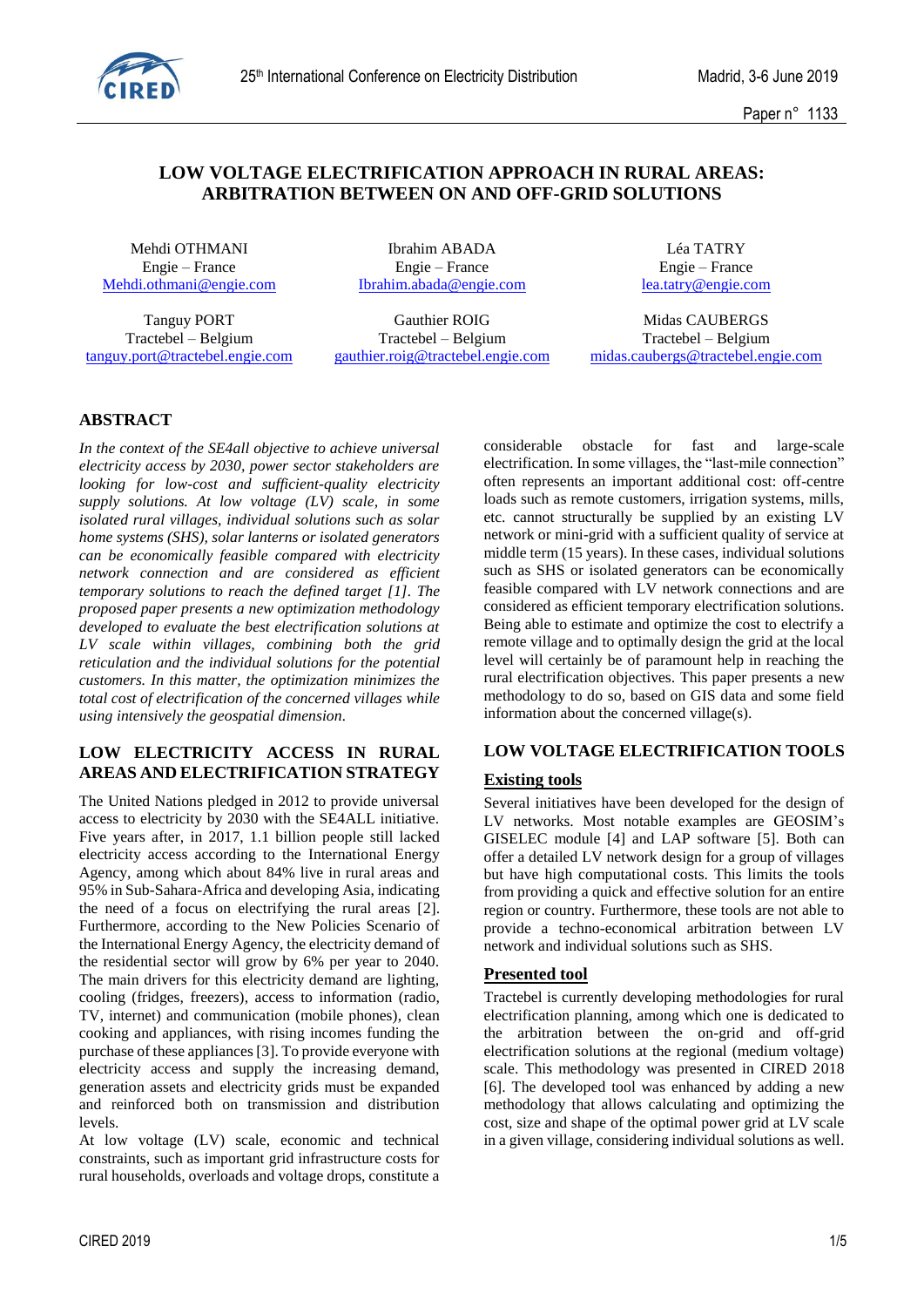

#### **Goals of the tool**

In a nutshell, the tool presents the following features:

(i) Providing a load forecast at the building level by mixing GIS and field information about the buildings of a village. By automatically recognizing the roofs and their properties (surface, shape, material, etc.) on aerial images, the tool strives to predict the potential consumers in the village, as well as their load, using standard machine learning techniques. Additional constraints such as the households specific needs and ability to pay, or the minimum required levels of quality and service, can be included in this procedure to determine the most appropriate solution for each customer.

(ii) Performing a techno-economical optimization of the LV grid and individual solutions such as SHS to install equipment to meet the forecasted demand at least cost. In particular, this step performs the optimal sizing and design of the LV network, including the required medium-to-low voltage transformers, the length of the LV network, the needed PV/battery and diesel generators capacity in case of microgrids with local power generation.

### **Load forecast at building level**

Forecasting the load in remote rural villages can represent a challenge inasmuch as many potential future consumers have never consumed electricity. Furthermore, affecting a load to each building of the village is not an easy task, since the type of building (and thereby the type of consumer and its consumption level) is hardly identifiable based on aerial images. Though, there is a need to estimate the load as precisely as possible, since this input leads to a better suited sizing of the grid: overinvestments can drastically increase the cost of electrification, while underinvestments may harm the grid security. As an example, for a typical 30 kW mini-grid with an expected 10.5% IRR (achieved when the grid is correctly sized), oversizing the LV grid by 50% will reduce the IRR to 5.8% (1.5% for a 100% oversizing) [7]. In order to automatize the load forecast process, tests were performed to conclude whether some GIS information of the village, combined with its economic level, gave reasonable indicators that can assist predicting the load. For that sake, a machine learning algorithm was developed, striving to assess the consumption based on the GIS and economical information of the village.

## *Inputs:*

Using aerial images of a village, the number of buildings and their areas are extracted. From these, additional relevant variables are calculated: a remoteness indicator, being the distance of each house to the centre of the village, and a density indicator for each building, which is the number of other houses within a given radius. Those data are combined with the economic level of the village and field survey data if available.

An internal training set of villages that have already been electrified and for which the load of each building is known is provided to enrich the algorithm.

## *Principle:*

An unsupervised learning (clustering) of data is performed to identify the typical profiles of consumption in the training set, corresponding to the different usages of electricity one can find in such villages (light bulbs, productive machines, etc.).

A classification algorithm with regularization is used to explain whether a given household will consume electricity once the grid is installed, and to which typical cluster of consumption it will belong. The regularization procedure has been included to avoid an overfitting of the algorithm that could be caused by any small number of observations in the training set.

### *Outputs*:

Given a new village, the algorithm is able to forecast quite accurately the number of potential consumers, to locate them, and to estimate their load.

### *Future work:*

All the above-mentioned steps of the load forecast are fully automatized, except the roof recognition phase from the aerial image of the village. Thus, efforts are currently provided to develop an approach also exploiting machine learning techniques to automatize this step, by using standard and state-of-the-art border and shape recognition algorithms.

### **Optimal system design and LV grid reticulation**

Once the load of the village is forecasted at the building level, the goal is to best design the low voltage grid to meet the demand while minimizing the electrification cost. The grid optimization process includes the following assets as inputs:

- LV grid infrastructure such as medium-to-low voltage transformers, LV cables, poles and customers connections;
- Individual solutions such as solar home systems (SHS);
- In case of microgrids with possible local power generation: solar PV panels, diesel generators and batteries (to store or withdraw electricity when needed).

This approach hence writes the problem as follows:

## *Time horizon and granularity:*

An hourly model is considered, with a typical representative week that is replicated to span a whole year. All costs are annualized (using local discount rates) and the optimization is carried out in perfect foresight. For the solar assets, the tool allows the user to tune the risk of the local solar irradiation to simulate for instance bad weather conditions.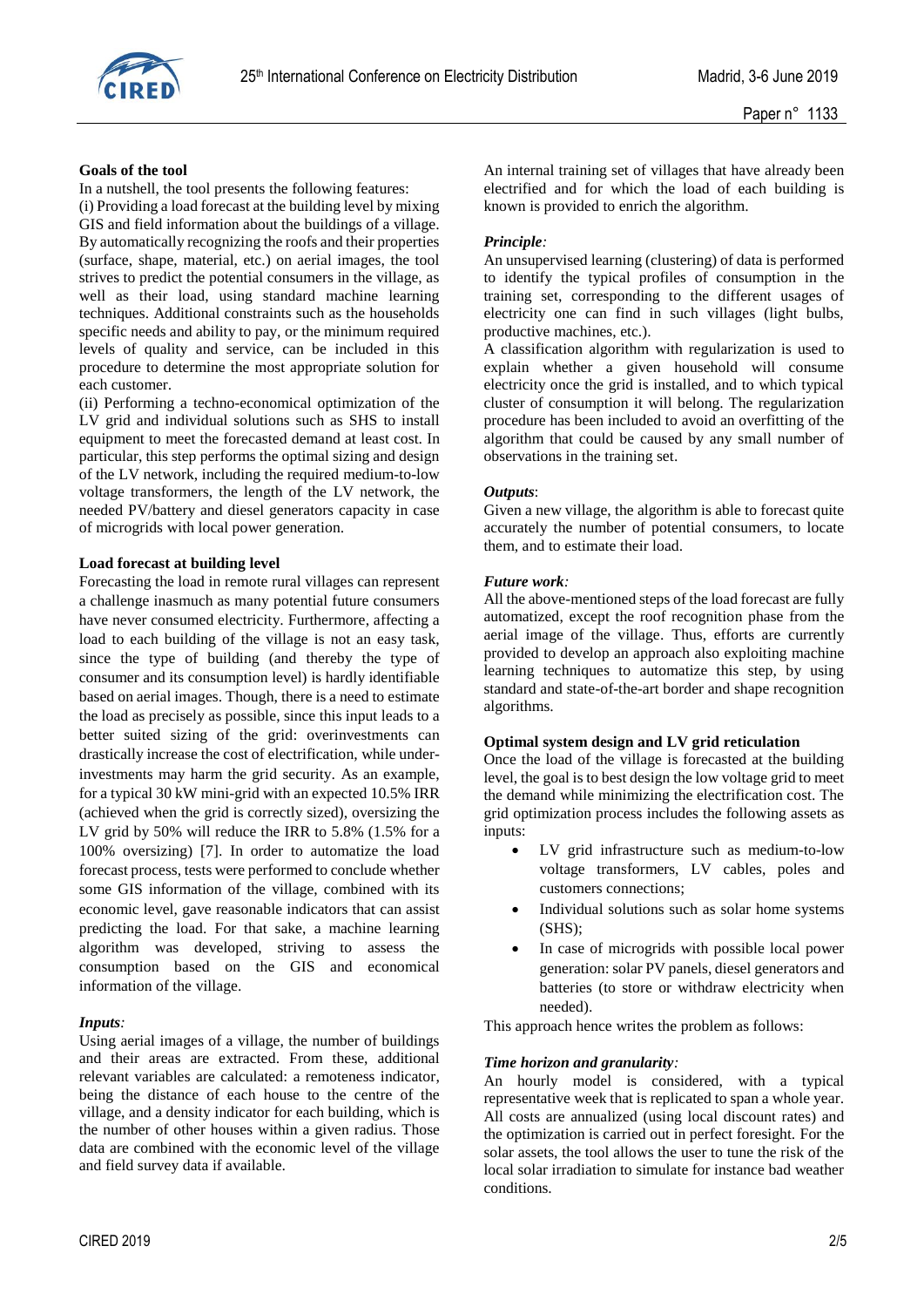

### *Decision variables:*

Decision variables are the degrees of freedom of the optimization problem that are tuned to minimize the total electrification cost of the village while satisfying the technical constraints for the proper functioning of the grid. The decision variables are:

- The PV, battery, generator sets and SHS capacity to install, their location and their operational functioning (hour by hour) to meet the load and the reserve requirements. These depend in particular on the solar irradiation at the village localization.
- The distribution grid: location of the cables, spots they need to connect, the location and number of overhead poles and the required number and sizes of transformers.
- How to connect the consumers: the model calculates for each customer individually whether it should be connected to the grid and where, or if the best solution on an economic perspective would be to provide them with SHS.
- The hourly operational flows of the network.

### *Objective function:*

This is the function that one wants to minimize. The objective function is the total electrification cost including the investment, installation and operating costs of the generation and storage assets and the distribution network cables, transformers and poles. Load curtailment is possible in extreme situations, but it comes at a very expensive cost that is also part of the objective function.

It is worth mentioning that all decision variables are optimized simultaneously by the tool that has efficient ways to test all possible combinations in order to find the optimal one. As a consequence, it is not necessary to prespecify to the tool the standard rules of thumb to arbitrage, for instance, between connecting a building to the LV grid or installing a SHS on its roof.

#### *Constraints:*

The tool finds the optimal decision variables that minimize the objective function, but it has to respect a certain number of constraints:

- The demand satisfaction constraint: each consumer must see its demand met by the grid at each hour.
- The technical constraints for the proper functioning of the PV panels, with the link to the local irradiation, and of the battery: maximum charging/discharging, energy to power ratios, etc. The reserve requirement constraints: at each timestep, the generation assets should be able to increase their generation by an amount that is specified by the user. These constraints make the grid robust to an unanticipated increase of the

load and thus enhance the security of the system.

- The power flow constraints at each node of the grid.
- Some physical security constraints related to the minimum distance of the electric lines to the ground were implemented, by translating them into a maximum distance between two poles of the grid.
- Other additional constraints that could be requested by the user such as searching for an only 100% PV mix, centralizing the generation at only a pre-specified number of spots in the village that could be pre-specified or left to the model to be optimized.

#### *Mathematical formulation and solving:*

The obtained model is formulated as a complex optimization program, that has been re-written as a mixedinteger linear program (in particular, this required linearizing the optimal power flow equations). It is believed that the linearization is necessary if one wants to optimize an entire grid in a reasonable amount of time. Integer decision variables naturally appear in the model because many assets that are considered come in standard sizes. Therefore, the model ends up with situations where, for example, it has to decide at a node if it wants to put a PV panel or not, which induces 0 or 1 variables. The optimization is performed using a two-step heuristic. In the first step, the space is finely discretized and only the generation is optimally sized (PV, battery, generator sets and SHS). In the second step, the low voltage network reticulation is optimized. Since such a process can involve a huge number of variables, only a judiciously selected subset of possible grid lines is given to the optimization problem. The pre-selection of these lines is performed by running algorithms who can find minimum-spanning trees of the graph constituted by all the possible nodes of the network, including consumption nodes.

The model has been tackled using the commercially available CPLEX solver. For a typical village of 1,500 houses, among which 300 consumers were spotted, the whole load forecast and optimization phases last less than 15 minutes to run.

#### *Outputs:*

The tool provides the following outputs:

- The optimal sizing of the grid and its operational functioning in perfect foresight: PV, battery and generator sets capacity and location.
- The optimal grid design (reticulation) and operations.
- The total electrification cost of the village and the CAPEX/connection rate.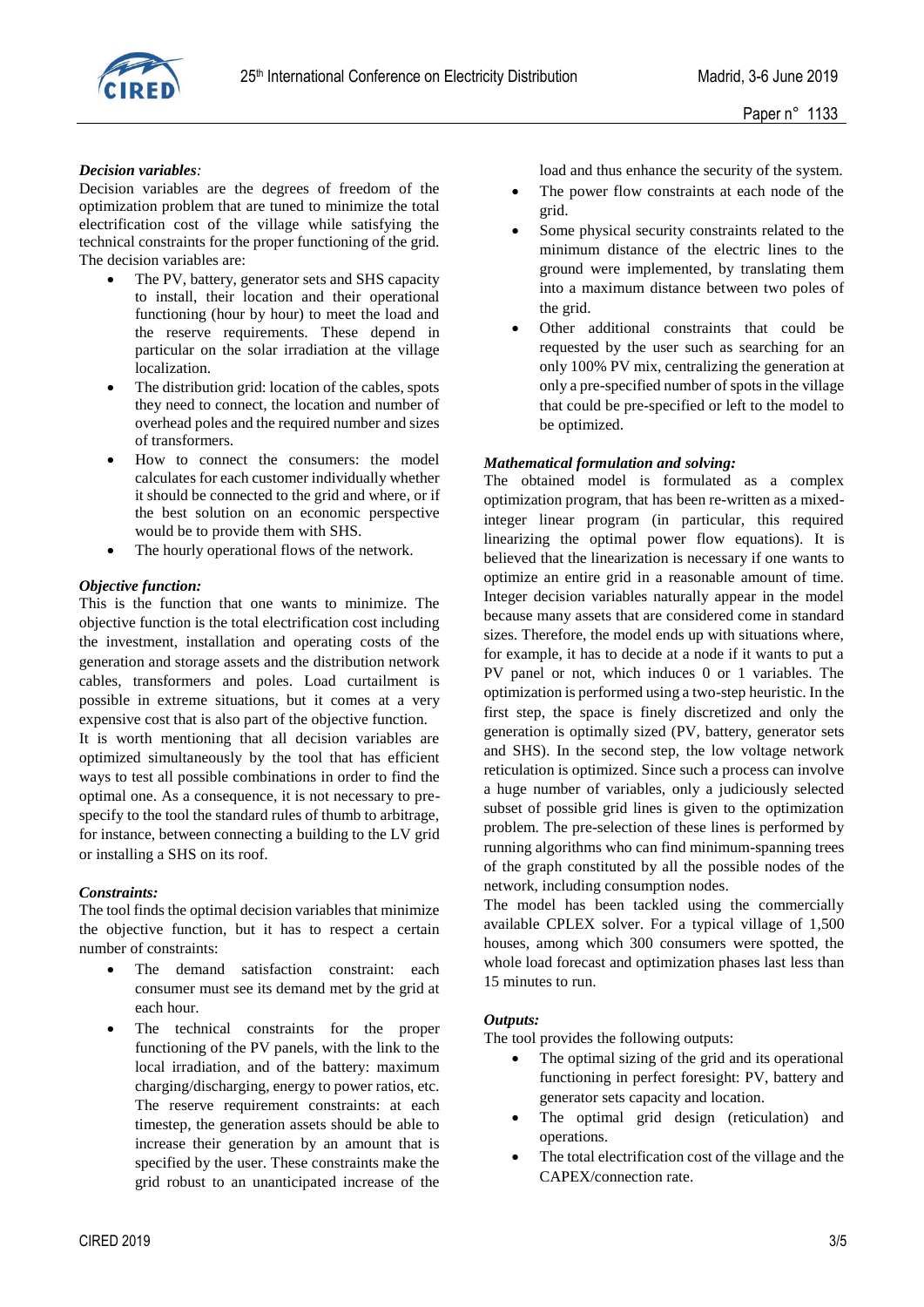

Paper n° 1133

## *Future work:*

The grid design step can be enhanced by taking into consideration more complex technical constraints related to the functioning of the grid. As an example, one could add some equations constraining where the cable could pass by (should they follow only the roads?). Moreover, the grid equipment overloading and voltage drops constraints are currently being integrated in a new version of the model. Once the grid is designed, it is foreseen that the tool runs a load flow analysis to determine the voltage at each node and the powers flowing in each branch. In this way, the grid equipment (medium-to-low voltage transformers and LV cables) loading and the voltage drops at the end of the LV feeders, which should not excess a user-defined maximum rate, will be checked. Another feature could be developed in the future to improve the performance of the tool, by optimizing the number, placement and total cost of several transformers (from a user-defined size range) over the villages/cities areas, taking the centres of mass of the loads into consideration. Cable sections could be optimized following the same approach, considering the benefits of line losses reduction compared to investments.

A stochastic optimization could also enhance the modelling: the investment would then be optimized by considering different scenarios of solar irradiation and energy demand.

## **USE CASE**

An ongoing electrification project in Niger was the opportunity to test the performance of the developed model. In this country, more than 30,000 localities still do not have any access to electricity. One isolated village was selected to be studied in detail through this new model and compared with a traditional manual approach.

#### *Kokoloko village*

Kokoloko is a rural village in Niger located in Tillabery region, at 13deg14'57''N 1deg00'57''E. It has 1,278 inhabitants in 2018 and its population is expected to grow by 17% by 2035. The village has around 900 roofs among which 193 were spotted as potential consumers today.

The manual grid design resulted in an LV structuring network of 3.64 km and customer connections to this network of 3.86 km. The tracing of this network is shown on Figure 1. It consists in a structuring LV network (in black on the figure) along major paths between buildings of the village, accompanied by 193 short customer connections (in green on the figure) connecting this LV network to the different buildings. A medium-to-low voltage transformer is positioned at the geographical centre of the village (in yellow on the figure). The buildings that are not connected to the network (approximately 700) are considered subject to individual solutions such as SHS.



*Figure 1: Aerial view of Kokoloko village with an LV network traced manually*

Then, the methodology presented in this paper was used to design an optimal mini-grid with local power generation in the same village. One supply scenario was considered, with an optimal mix between PV and generator sets.

The demand forecast step led to the following features:

- Number of customers willing to get electricity through the network: 193. (Others will be supplied through SHS.)
- Village peak demand: 127 kW.
- Village average daily demand: 907 kWh/day.

A second scenario was run using the model and by artificially increasing the number of possible connections to 250 in order to analyse the impact of the demand on the CAPEX per connection rate.

The automatic and optimal sizing of the mini-grid led to the results presented in Table 1 for both scenarios:

|                                                       | Scenario 1:<br>193 | Scenario 2:<br>250 |
|-------------------------------------------------------|--------------------|--------------------|
|                                                       | connections        | connections        |
| Optimal PV capacity                                   | 56 kWp             | $60$ kWp           |
| Optimal battery size                                  | 180 usable kWh     | 198 usable kWh     |
| Optimal gensets size                                  | 69 kW              | 79 kW              |
| Optimal cable length<br>of LV structuring<br>network  | $4.02 \text{ km}$  | 4.90 km            |
| Optimal cable length<br>of LV customer<br>connections | $3.20 \text{ km}$  | $4.10 \text{ km}$  |
| Optimal poles number                                  | 107                | 127                |
| Total electrification<br>cost per connection          | 1.400 EUR          | 1,222 EUR          |

*Table 1: Results of the mini-grid design*

Figure 2 gives an overview of the optimal mini-grid to install in the two scenarios respectively.